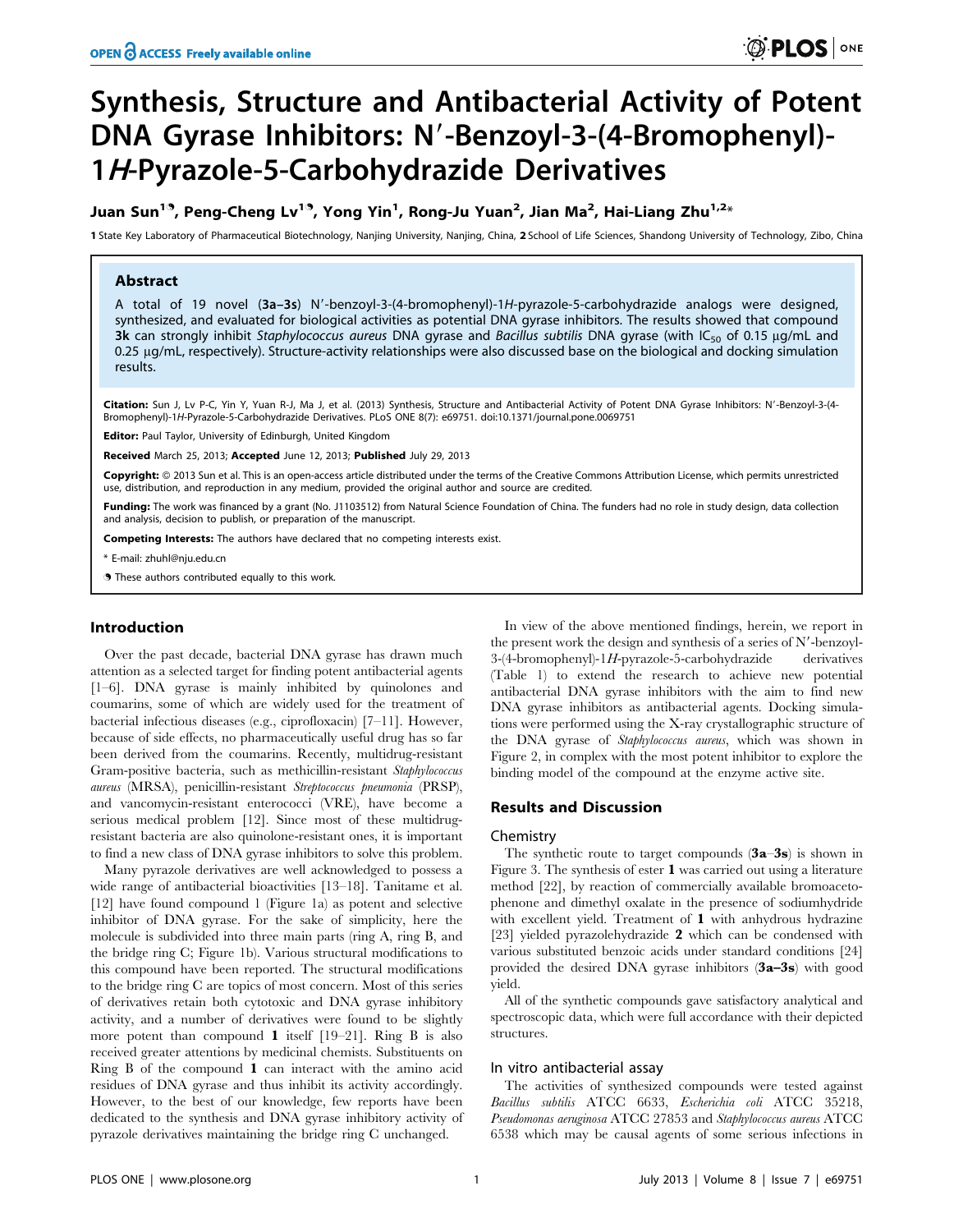

#### (c) stuctures of  $N$ <sup>-</sup>benzoyl-3-(4-bromophenyl)-1H-pyrazole-5-carbohydrazide analogs

#### Figure 1. Structure of compound 1 and N'-benzoyl-3-(4-bromophenyl)-1H-pyrazole-5-carbohydrazide analogs and common structural characteristic of compound 1. doi:10.1371/journal.pone.0069751.g001

humans using MH medium (Mueller-Hinton medium: casein hydrolysate 17.5 g, soluble starch 1.5 g, beef extract 1000 mL). The MICs of the compounds against four bacteria are presented in Table 2. Also included are the activities of reference compounds

| compound | R <sup>1</sup>    | $R^2$             | $R^3$             |  |
|----------|-------------------|-------------------|-------------------|--|
| 3a       | $\sf H$           | $\sf H$           | F                 |  |
| 3b       | Н                 | Η                 | CI                |  |
| 3c       | Н                 | $\sf H$           | Br                |  |
| 3d       | Η                 | H                 | CH <sub>3</sub>   |  |
| 3e       | $\sf H$           | $\sf H$           | CH <sub>3</sub> O |  |
| 3f       | Н                 | Η                 | NO <sub>2</sub>   |  |
| 3g       | Н                 | F                 | Н                 |  |
| 3h       | Η                 | CI                | Η                 |  |
| 3i       | Н                 | Br                | Н                 |  |
| 3j       | Н                 | CH <sub>3</sub>   | Н                 |  |
| 3k       | Н                 | CH <sub>3</sub> O | Н                 |  |
| 31       | Н                 | NO <sub>2</sub>   | Н                 |  |
| 3m       | $\mathsf F$       | $\sf H$           | Н                 |  |
| 3n       | $\overline{C}$    | Η                 | Н                 |  |
| 30       | Br                | $\sf H$           | Н                 |  |
| 3p       | CH <sub>3</sub>   | Н                 | Н                 |  |
| 3q       | CH <sub>3</sub> O | $\sf H$           | Н                 |  |
| 3r       | NO <sub>2</sub>   | Н                 | Н                 |  |
| 3s       | Н                 | Н                 | H                 |  |

Table 1. Chemical structures of 3a-3s.

kanamycin. The results revealed that some of the synthesized compounds exhibited significant antibacterial activity, especially against B. subtilis ATCC 6633 and S. aureus ATCC 6538.

The compounds 3j and 3d showed antibacterial activities against  $B$ . subtilis with the MIC of 1.12, 3.66  $\mu$ g/mL, respectively, comparable to that of positive control penicillin. Compound 3k with MIC value of 0.78 µg/mL exhibited promising antibacterial activities against B. subtilis which were even better than that of the



Figure 2. Crystal structure of Staphylococcus aureus DNA gyrase co-complexed with inhibitor. doi:10.1371/journal.pone.0069751.g002

doi:10.1371/journal.pone.0069751.t001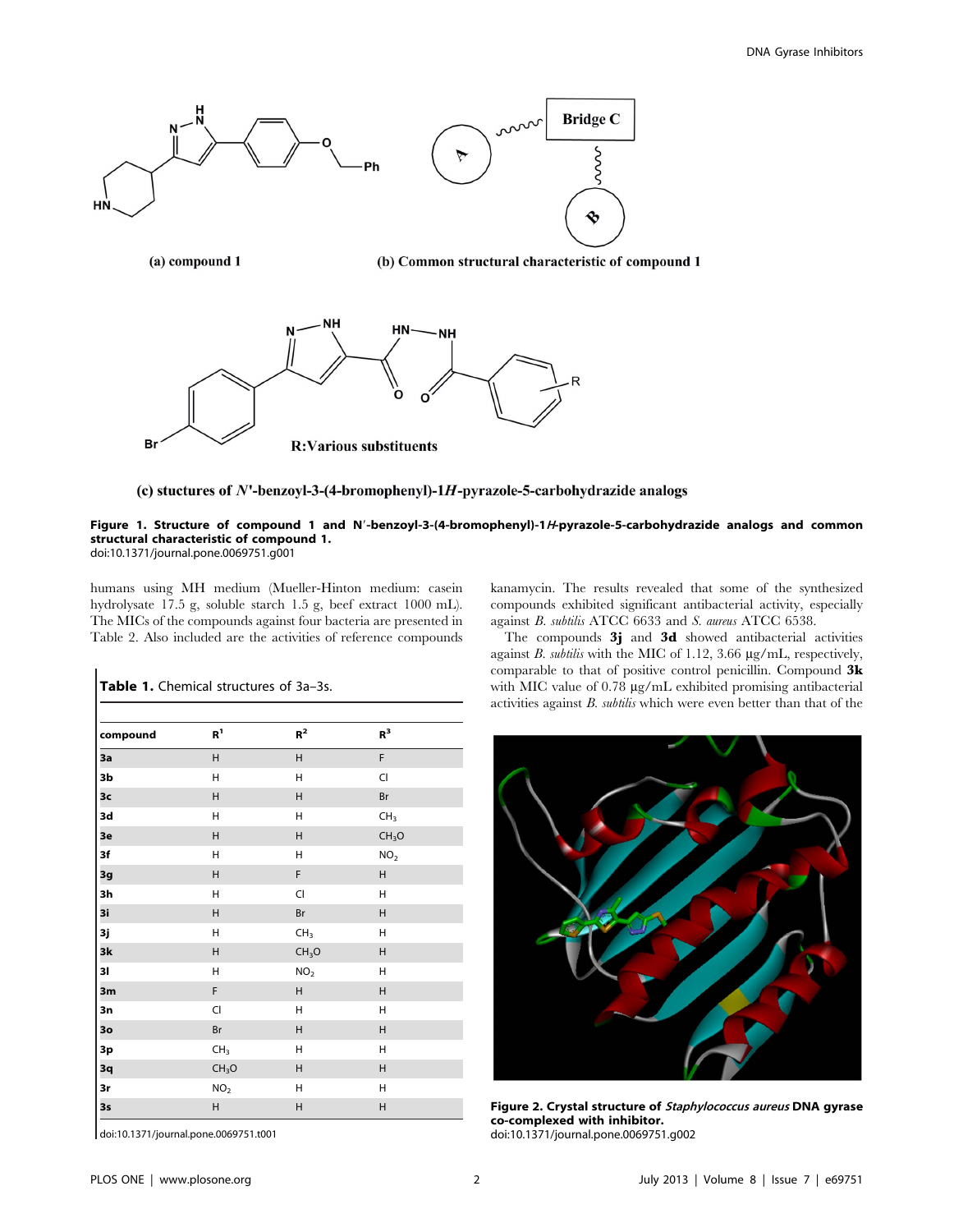

Generalsynthesisof compounds 3a-3s. Reagents and conditions: (i) THF, sodium methylate, rt. (ii) Hydrazine hydrate (80%), ethanol, reflux, 6-12h. (iii) EDC.HCl, HoBt, dichloromethane, rt.

Figure 3. General synthesis of compounds 3a–3s. doi:10.1371/journal.pone.0069751.g003

commercial penicillin. The compounds 3d, 3e, 3j, 3k, 3p and 3s showed moderate antibacterial activities against P. aeruginosa with MIC of 12.50  $\mu$ g/mL. Besides, compound 3s also showed moderate antibacterial activities against E. coli with MIC of 12.50 mg/mL.

From the structure-activity relationships presented in Table 2, it can be concluded that some N'-benzoyl-3-(4-bromophenyl)-1 $H$ pyrazole-5-carbohydrazide derivatives showed good activity against Gram positive strains (B. subtilis ATCC 6633 and S. aureus ATCC 65385), but most of the derivatives displayed poor activity against Gram negative strain  $(P$ . aeruginosa ATCC 27853 and E. coli ATCC 35218).

|            | <b>Table 2.</b> Antimicrobial activity of the synthesized |  |  |
|------------|-----------------------------------------------------------|--|--|
| compounds. |                                                           |  |  |

| Compounds         | Minimum inhibitory concentrations (ug/mL) |           |              |           |
|-------------------|-------------------------------------------|-----------|--------------|-----------|
|                   | <b>B.</b> subtilis                        | S. aureus | P.aeruginosa | E. coli   |
| 3a                | 12.52                                     | 15.00     | 50           | >50       |
| 3 <sub>b</sub>    | 17.12                                     | 15.00     | 50           | >50       |
| 3 <sub>c</sub>    | 10.21                                     | 13.79     | 50           | $>50$     |
| 3d                | 12.58                                     | 3.66      | 12.50        | 50        |
| 3e                | 10.12                                     | 6.68      | 12.50        | 50        |
| 3f                | 25.00                                     | 18.03     | $>50$        | $>50$     |
| 3g                | 25.00                                     | 13.00     | 50           | >50       |
| 3h                | 6.25                                      | 12.56     | 50           | $>\!\!50$ |
| 3i                | 12.58                                     | 12.11     | 50           | >50       |
| 3j                | 5.32                                      | 1.12      | 12.50        | 50        |
| 3k                | 3.12                                      | 0.78      | 12.50        | 50        |
| 31                | 10.78                                     | 10.78     | 50           | $>50$     |
| 3m                | 25.0                                      | 22.10     | >50          | >50       |
| 3n                | 12.24                                     | 16.97     | >50          | >50       |
| 3 <sub>o</sub>    | 23.12                                     | 20.99     | >50          | $>50$     |
| 3p                | 12.15                                     | 8.08      | 12.50        | 50        |
| 3q                | 20.58                                     | 18.71     | $>50$        | >50       |
| 3r                | 50                                        | 25.00     | $>\!\!50$    | $>\!\!50$ |
| 3s                | 10.56                                     | 10.56     | 12.50        | 12.50     |
| <b>Penicillin</b> | 1.56                                      | 1.56      | 6.25         | 6.25      |
|                   |                                           |           |              |           |

doi:10.1371/journal.pone.0069751.t002

Among all the synthetic compounds, we found a law between the compounds and antibacterial activity of S. aureus. In general, compounds with electronic-donating substituents (methyl or methoxy) on the benzene ring showed more potent inhibitory activities than compounds only contained electronic-withdrawing substituents (halogen) on the benzene ring. Exceptionally compound 3q with methoxy on the benzene ring exhibited lower antibacterial activity compared with other compounds. The position of the same substituents on benzene ring also influenced the activities. For example, the order of the activities is that substituent at the *meta* position $>$ substituent at the *para* position $>$ <sup>*'''*</sup> substituent at the *ortho* position.

#### DNA gyrase inhibitory assay

To elucidate the mechanism by which the pyrazole derivatives induce antibacterial activity, the inhibitory activities of selected compounds were examined against DNA gyrase isolated from B. subtilis and S. aureus. As shown in Table 3, compound  $3k$  with potent antibacterial activities strongly inhibited S. aureus DNA gyrase and B. subtilis DNA gyrase (with  $IC_{50}$  of 0.15  $\mu$ g/mL against S. aureus DNA gyrase, 0.25 µg/mL against B. subtilis DNA gyrase). There was a good correlation between the MICs and the  $IC_{50}$  (Tables 2 and 3), indicating that inhibition of the DNA gyrase by the pyrazole derivatives caused inhibition of bacterial cell growth. Bacterial topoisomerase inhibitors sometimes have poor selectivity against human topoisomerase, for example, the compound 3s showed the same activities against S. aureus and B. subtilis with the MIC of 10.56  $\mu$ g/mL, but it showed different

Table 3. Inhibitory effects of the selected title compounds against DNA gyrase.

| <b>Compounds</b> | $IC_{50}(\mu g/mL)$ |                              |  |
|------------------|---------------------|------------------------------|--|
|                  | S.aureus DNA gyrase | <b>B.subtilis DNA gyrase</b> |  |
| 3d               | 1.50                | 2.60                         |  |
| 3e               | 3.40                | 12.25                        |  |
| 3j               | 0.13                | 3.25                         |  |
| 3k               | 0.15                | 0.25                         |  |
| 3p               | 5.21                | 0.50                         |  |
| 3s               | 3.25                | 1.00                         |  |
| Novobiocin       | 0.25                | 0.5                          |  |

doi:10.1371/journal.pone.0069751.t003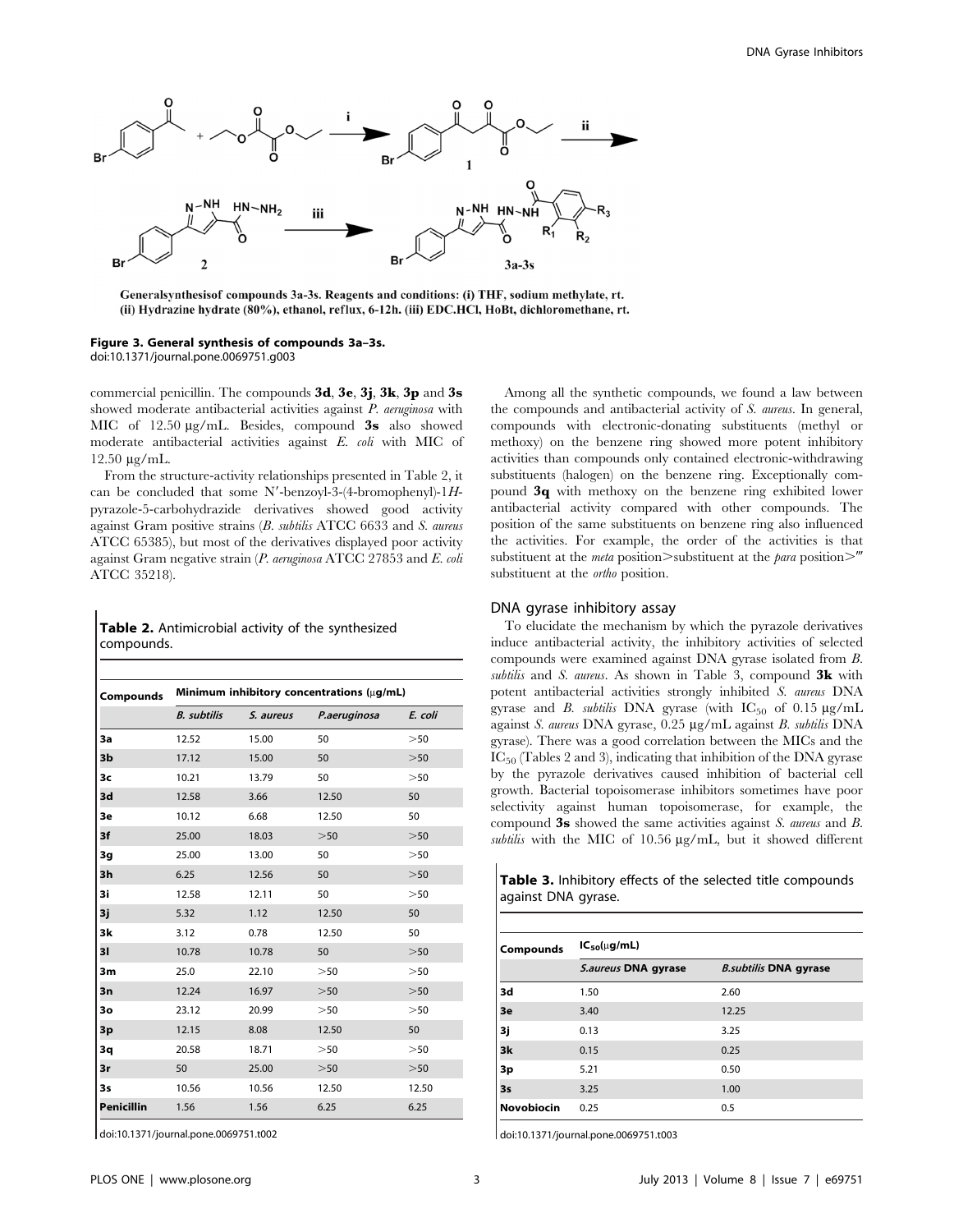

Figure 4. 2D Ligand interaction diagram of compound 3k with DNA gyrase. doi:10.1371/journal.pone.0069751.g004

inhibition against the S. aureus DNA gyrase and B. subtilis DNA gyrase  $(IC_{50} = 3.25 \mu g/mL, 1.00 \mu g/mL$  respectively).

In addition, we did activity correlation analysis between antibacterial and anti DNA gyrase. They were positively correlated with  $R^2 = 0.8097$ .

#### Molecular docking study of synthetic compounds

To help understand the SARs observed at the DNA gyrase and guide further SAR studies, we proceeded to examine the interaction of compound 3k with DNA gyrase (PDB code: 3G75). All docking runs were applied the CDOCKER protocol in Discovery Studio 3.1 (Discovery Studio 3.1, Accelrys, Inc., San Diego, CA). The obtained results were presented in the group of pictures. Figure 4 and 5 showed the binding mode of compound 3k interacting with DNA gyrase and the docking results revealed that two amino acids ARG 144, GLY 85 and ARG 84 located in the binding pocket played vital roles in the conformation with compound  $3k$ , which were stabilized by two  $\pi$ -cation bonds and

four hydrogen bonds that showed in 2D diagram. One  $\pi$ -cation bond with 5.50 Å was formed between amino acid AGR84 and benzene ring of compound  $3k$ ; one  $\pi$ -cation bond, of which its length was 3.97 Å, was formed by the pyrazole ring and ARG84. The nitrogen atom on pyrazole ring provided one hydrogen bond with ARG144 (N...H-N: 2.20 Å, 143.72 $^{\circ}$ ). The other hydrogen bonds were formed between GLY 85 and carbonyl oxygen (N…H-O: 2.24 Å, 120.69°), amino hydrogen (O-H: 2.44 Å, 119.96 $^{\circ}$ ) and hydrogen atom on pyrazole ring (O-H: 2.12 Å,  $127.68^{\circ}$ ).

In addition, the enzyme surface model was showed in Figure 6, which revealed that the molecule was well embedded in the active pocket. Docking result along with the antibacterial activity date, suggested that compound 3k was a potential inhibitor of DNA gyrase. The docking calculations of the other compounds were also depicted in Table 4.

The difference in the target compounds is just their substituent, and therefore, their binding modes are substantially identical.



Figure 5. 3D model of the interaction between compound 3k and DNA gyrase binding site. doi:10.1371/journal.pone.0069751.g005



Figure 6. The receptor surface model with compound 3k. doi:10.1371/journal.pone.0069751.g006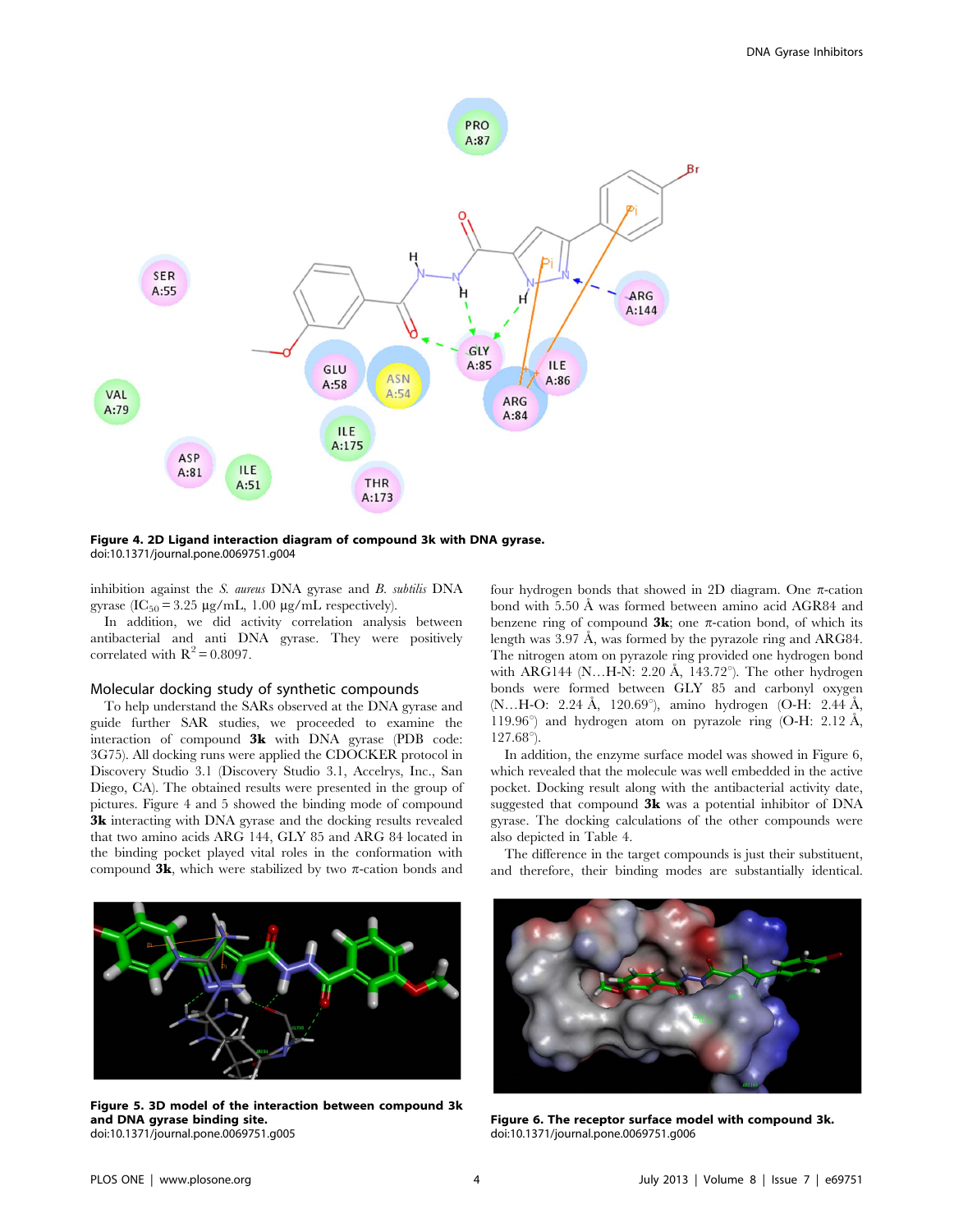Table 4. The docking calculation of the synthesized compounds (3a–3s).

doi:10.1371/journal.pone.0069751.t004

Since they are substantially the same, the difference exists in the substituent. Some substituents can form better interactions, so that the combination is enhanced. Some affect the activity by influencing peripheral electronic arrangement. Overall, these are reflected in the binding energy of this parameter. In support of this, we did an activity correlation analysis between docking calculations and anti DNA gyrase activity. They were positively correlated with  $R^2 = 0.8045$ .

#### Crystal structures of compounds 3n

Crystals of compound 3n were obtained from methanol solution. Figure 7 shows a perspective view of the monomeric unit with the atomic numbering scheme, and Figure 8 depicts the intramolecular and intermolecular hydrogen bonds. Crystallographic data, details of data collection and structure refinement parameters are listed in Table 5. The hydrogen bond lengths and bond angles are given in Table 6.



Figure 8. Crystal packing of the compound 3n. doi:10.1371/journal.pone.0069751.g008

Single crystal of  $3n$  (0.32 mm×0.27 mm×0.25 mm) was mounted on a D-8 venture diffractometer equipped with graphite-monochromated MoKa ( $\lambda = 0.71073$  Å) radiation. For 3n, a total of 8021 reflections were collected, of which 3148 were unique with  $R_{int} = 0.073$  and 1686 observed reflections with I $>2\sigma$ (I) were used in the succeeding structure calculations. The final cycle of refinement of full matrix least-squares was converged to  $R = 0.0994$  and  $wR = 0.2662$ . The highest and lowest residual peaks in the final difference Fourier map are 0.66 and  $-0.41$  e/  $\rm \AA^3$ , respectively.

In the crystal structure of compound  $3n$ , there are two benzene rings in the molecule.  $C(1)$ ,  $C(2)$ ,  $C(3)$ ,  $C(4)$ ,  $C(5)$  and  $C(6)$  form the first plane with the mean deviation of  $0.0145$  Å, defined as plane I; Similarly, C(12), C(13), C(14), C(15), C(16) and C(17) forms the second plane with the mean deviation of  $0.0021$  Å, defined as plane II. The dihedral angle between plane I and plane II is  $55.5^{\circ}$ . Besides, there is one pyrazole ring in the molecule, C(7), C(8), C(9),  $N(2)$  and  $N(1)$  form the third plane with the mean deviation of 0.0051 Å, defined as plane III. The dihedral angle between plane I



Figure 7. Molecular structure of compound 3n with atomic numbering scheme. doi:10.1371/journal.pone.0069751.g007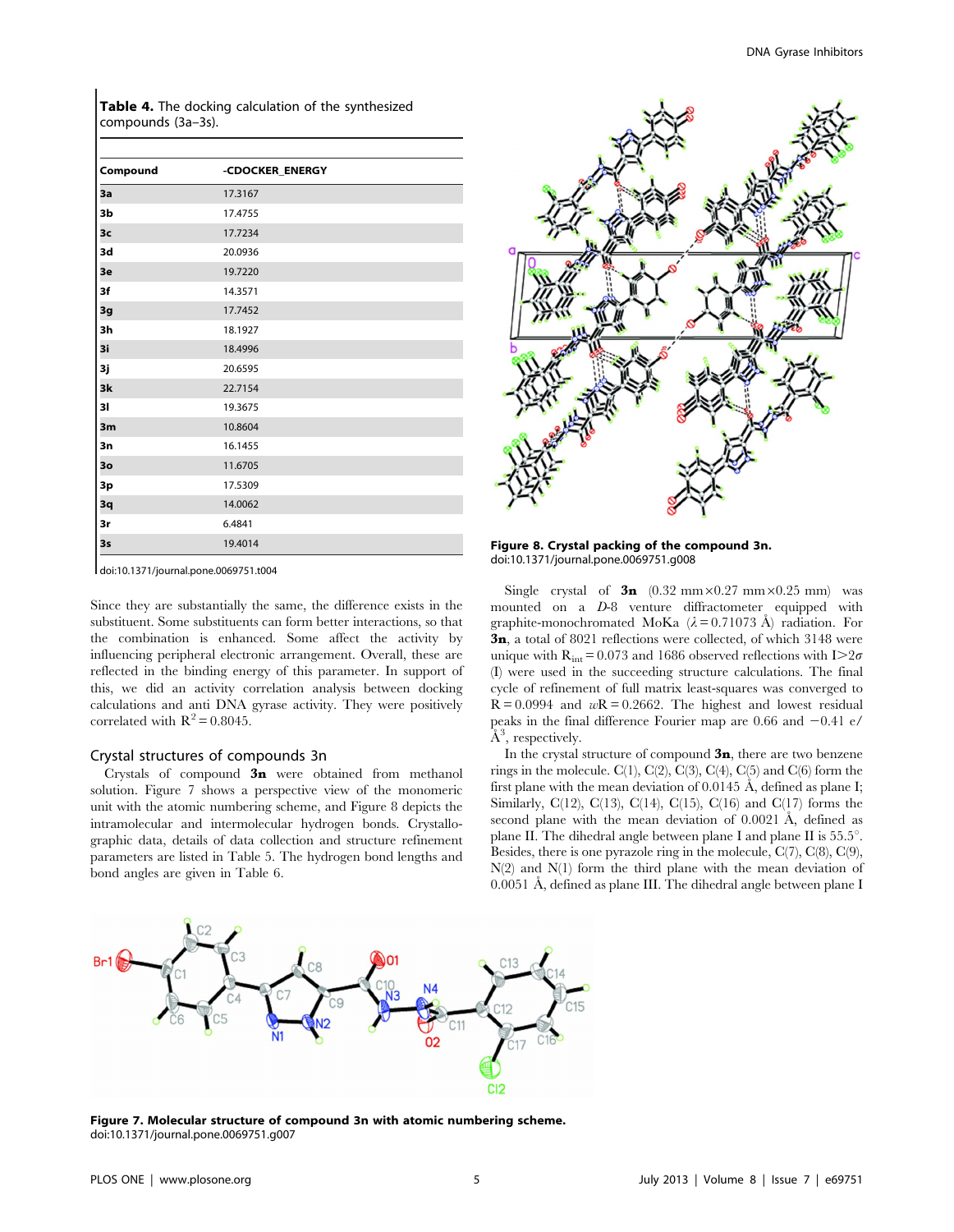Table 5. Crystallographic data, details of data collection and structure refinement parameters.

| compound                             | 3n                       |
|--------------------------------------|--------------------------|
| Empirical formula                    | $C_{17}H_{12}BrClN_4O_2$ |
| Formula weight                       | 419.66                   |
| Crystal system                       | Triclinic                |
| Space group                          | $P-1$                    |
| a (Å)                                | 4.6083(12)               |
| b (Å)                                | 7.0246(18)               |
| c (Å)                                | 26.804(7)                |
| $\alpha$ (°)                         | 95.804(8)                |
| $\beta$ (°)                          | 92.071(8)                |
| $\gamma$ (°)                         | 95.433(8)                |
| V (Å)                                | 858.4(4)                 |
| Z                                    | $\overline{2}$           |
| D calc/g $cm^{-3}$                   | 1.624                    |
| $\theta$ range (o)                   | $2.3 - 25.5$             |
| F(000)                               | 420                      |
| Reflections collected/unique         | 8021, 3148               |
| Data/restraints/parameters           | 1686/0/226               |
| Absorption coefficient ( $mm^{-1}$ ) | 2.569                    |
| $R_1/\sqrt{R_2}$ [ $I>2\sigma$ (I)]  | 0.0994/0.2380            |
| $R_1/wR_2$ (all date)                | 0.1762/0.2662            |
| GOOF                                 | 1.106                    |

doi:10.1371/journal.pone.0069751.t005

and plane III is  $17.0^{\circ}$ , the dihedral angle between plane II and plane III is  $68.2^\circ$ .

In addition, a connection in terms of structural aspects between theoretical results from docking calculations and X-ray data for compound  $3n$  is also explored. Figure 9 showed the binding mode of compound 3n interacting with DNA gyrase. The main bond lengths and bond angles of docking calculations and X-ray data are given in Table 7 and Table 8. There fitting degree are 0.9597 and 0.8565, respectively.

#### Conclusion

Using the structure-based drug design concept, a series of new  $N'$ -benzoyl-3-(4-bromophenyl)-1H-pyrazole-5-carbohydrazidederivatives (3a–3s) were designed and synthesized based on the molecular docking information. These compounds were evaluated and assayed for their antibacterial (B. subtilis ATCC 6633, E. coli ATCC 35218, P. aeruginosa ATCC 27853 and S. aureus ATCC

**Table 6.** Hydrogen Bond Lengths  $(A)$  and Bond Angles  $(°)$  of compound 3n.

| <b>D-HA</b>  | $d(D-H)$ | d(HA) | d(DA)     | $\square \angle$ dha |
|--------------|----------|-------|-----------|----------------------|
| N(3)H(3)N(2) | 0.86     | 2.36  | 2.720(12) | 105                  |
| N(4)H(4)O(2) | 0.86     | 2.02  | 2.732(11) | 140                  |
| C(5)H(5)O(1) | 0.93     | 2.54  | 3.409(15) | 156                  |
| C(5)H(5)N(1) | 0.93     | 2.60  | 2.922(15) | 101                  |

doi:10.1371/journal.pone.0069751.t006

6538) activities by MTT method. The results show that compound **3k** possess potent antibacterial activity and can strongly inhibit S. aureus DNA gyrase and B. subtilis DNA gyrase, with  $IC_{50}$  of  $0.15 \mu$ g/ml against S. aureus DNA gyrase,  $0.25 \mu$ g/ml against B. subtilis DNA gyrase. The data of antibacterial activity and molecular docking are positively correlated with R value of 0.8045. The antibacterial activity and anti DNA gyrase inhibitory activity are also positively correlated as well, which has the R value of 0.8097.

## Experimental

#### Chemistry

All chemicals and reagents used in the current study were of analytical grade. The reactions were monitored by thin layer chromatography (TLC) on Merck pre-coated silica GF254 plates. Melting points (uncorrected) were determined on a XT4MP apparatus (Taike Corp., Beijing, China). ESI mass spectra were obtained on a Mariner System 5304 mass spectrometer, and <sup>1</sup>H NMR spectra were collected on a Bruker DPX300 spectrometer at room temperature with TMS and solvent signals allotted as internal standards. Chemical shifts are reported in ppm  $(\delta)$ . Elemental analyses were performed on a CHN-O-Rapid instrument, and were within $\pm 0.4\%$  of the theoretical values.

## Synthesis of ethyl 4-(4-bromophenyl)-2,4 dioxobutanoate (1)

To a suspension of sodium methylate (5.4 g, 100 mmol) in methanol (5 mL) at  $0^{\circ}$ C was added tetrahydrofuran (50 mL) slowly. To this cold mixture was added a solution of 1-(4 bromophenyl) ethanone (9.9 g, 50 mmol) and dimethyl oxalate (8.76 g, 60 mmol) in tetrahydrofuran (150 mL) dropwise. The mixture was allowed to warm to room temperature, stirred overnight and filtered. The residue was purified through washing several times to yield compound 1 as a yellow solid.

## Synthesis of 3-(4-bromophenyl)-1H-pyrazole-5 carbohydrazide (2)

Hydrazine hydrate (5.32 mL, 200 mmol) was added to a suspension of  $\bf{1}$  (5.96 g, 20 mmol) in EtOH (250 mL) and the mixture was refluxed overnight. The precipitated white solid was filtered, washed with EtOH and dried under vacuum to yield compound 2 as a white solid.

## General procedure for the preparation of target compounds 3a–3s

A stirred solution of compound 2 (0.1 mol) in  $CH_2Cl_2$  (50 mL) was treated with the appropriate substituted benzoic acid, EDC.HCl (0.15 mol), HOBt (0.05 mol) and refluxed overnight. Then purification with recrystallisation afforded the corresponding compound.

#### Bioassay conditions

In vitro antibacterial activity. The antibacterial activity of the synthesized compounds was tested against B. subtilis, E. coli, P. aeruginosa and S. aureus using MH medium (Mueller-Hinton medium: casein hydrolysate 17.5 g, soluble starch 1.5 g, beef extract 1000 mL). The MICs (minimum inhibitory concentrations) of the test compounds were determined by a colorimetric method using the dye MTT (3-(4,5-dimethylth-iazol-2-yl)-2,5-diphenyl tetrazoliumbromide). A stock solution of the synthesized compound (100 mg/mL) in DMSO was prepared and graded quantities of the test compounds were incorporated in specified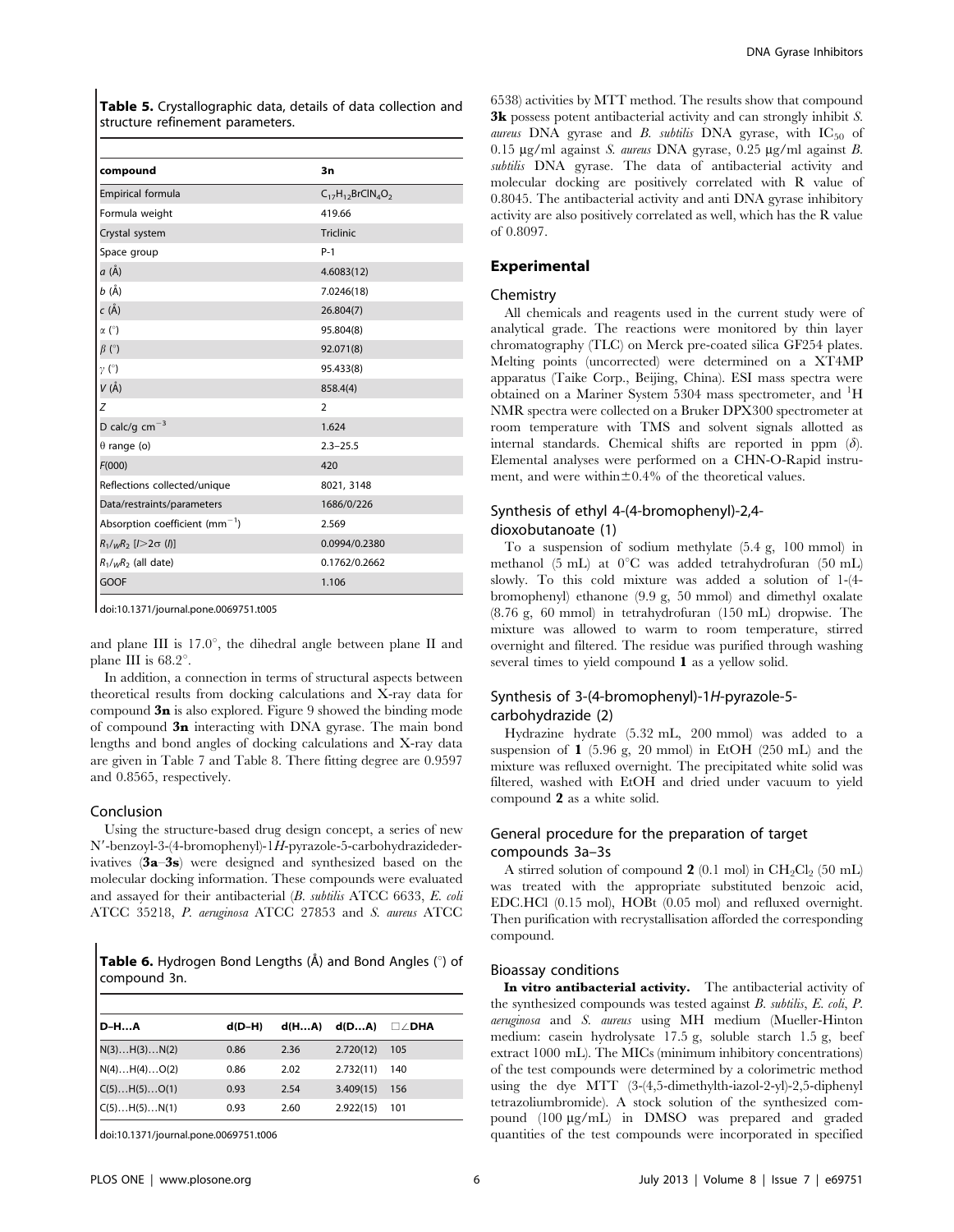

#### Figure 9. 3D model of compound 3n. doi:10.1371/journal.pone.0069751.g009

quantity of sterilized liquid MH medium. A specified quantity of the medium containing the compound was poured into microtitration plates. Suspension of the microorganism was prepared to contain approximately  $10^5$  cfu/mL and applied to microtitration plates with serially diluted compounds in DMSO to be tested and incubated at  $37^{\circ}$ C for 24 h. After the MICs were visually determined on each of the microtitration plates, 50 µL of PBS (phosphate buffered saline

Table 7. Bond lengths from docking calculations and X-ray data for compound 3n.

| <b>Bond</b> | Bond lengths (Å)    |            |  |  |
|-------------|---------------------|------------|--|--|
|             | <b>Docking data</b> | X-ray data |  |  |
| $C2-Br1$    | 1.878               | 1.902      |  |  |
| $C4-C7$     | 1.488               | 1.472      |  |  |
| $C7-C8$     | 1.403               | 1.376      |  |  |
| $C8-C9$     | 1.401               | 1.389      |  |  |
| $C9-N2$     | 1.341               | 1.310      |  |  |
| $N1-N2$     | 1.355               | 1.314      |  |  |
| $N1-C7$     | 1.365               | 1.355      |  |  |
| $C9-C10$    | 1.384               | 1.483      |  |  |
| $C10-O1$    | 1.225               | 1.174      |  |  |
| C10-N3      | 1.343               | 1.357      |  |  |
| $N3-N4$     | 1.236               | 1.372      |  |  |
| N4-C11      | 1.347               | 1.329      |  |  |
| $C11-O2$    | 1.225               | 1.218      |  |  |
| $C11-C12$   | 1.474               | 1.484      |  |  |
| $C17-CI2$   | 1.749               | 1.708      |  |  |

doi:10.1371/journal.pone.0069751.t007

0.01 mol/L, pH 7.4,  $Na<sub>2</sub>HPO<sub>4</sub>$  · 12H<sub>2</sub>O 2.9 g, KH<sub>2</sub>PO<sub>4</sub> 0.2 g, NaCl 8.0 g, KCl 0.2 g, distilled water 1000 mL) containing 2 mg of MTT/mL was added to each well. Incubation was continued at room temperature for 4–5 h. The content of each well was removed, and 100 µL of isopropanol containing 5% 1 mol/L HCl was added to extract the dye. After 12 h of incubation at room temperature, the optical density (OD) was measured with a microplate reader at 550 nm.

#### Enzyme inhibition

S. aureus DNA gyrase supercoiling. The S. aureus DNA gyrase were purified by the F. Blanche [25] from a crude extract of

Table 8. Bond Angles from docking calculations and X-ray data for compound 3n.

| Angle                                            | <b>Bond Angles (°)</b> |            |  |  |
|--------------------------------------------------|------------------------|------------|--|--|
|                                                  | Docking data           | X-ray data |  |  |
| $C2-C1-Br1$                                      | 120.48                 | 121.6      |  |  |
| $C3-C4-C7$                                       | 121.78                 | 121.3      |  |  |
| $C5-C4-C7$                                       | 119.97                 | 120.6      |  |  |
| $C9 - C10 - O1$                                  | 120.59                 | 121.5      |  |  |
| C9-C10-N3                                        | 115.53                 | 113.5      |  |  |
| $C10-N3-N4$                                      | 121.63                 | 119.4      |  |  |
| $O1 - C10 - N3$                                  | 123.88                 | 124.9      |  |  |
| O <sub>2</sub> -C <sub>11</sub> -C <sub>12</sub> | 124.01                 | 123.2      |  |  |
| C11-C12-C13                                      | 119.60                 | 119.4      |  |  |
| $C11-C12-C17$                                    | 122.43                 | 122.5      |  |  |
| $C16-C17-C12$                                    | 115.88                 | 119.1      |  |  |

doi:10.1371/journal.pone.0069751.t008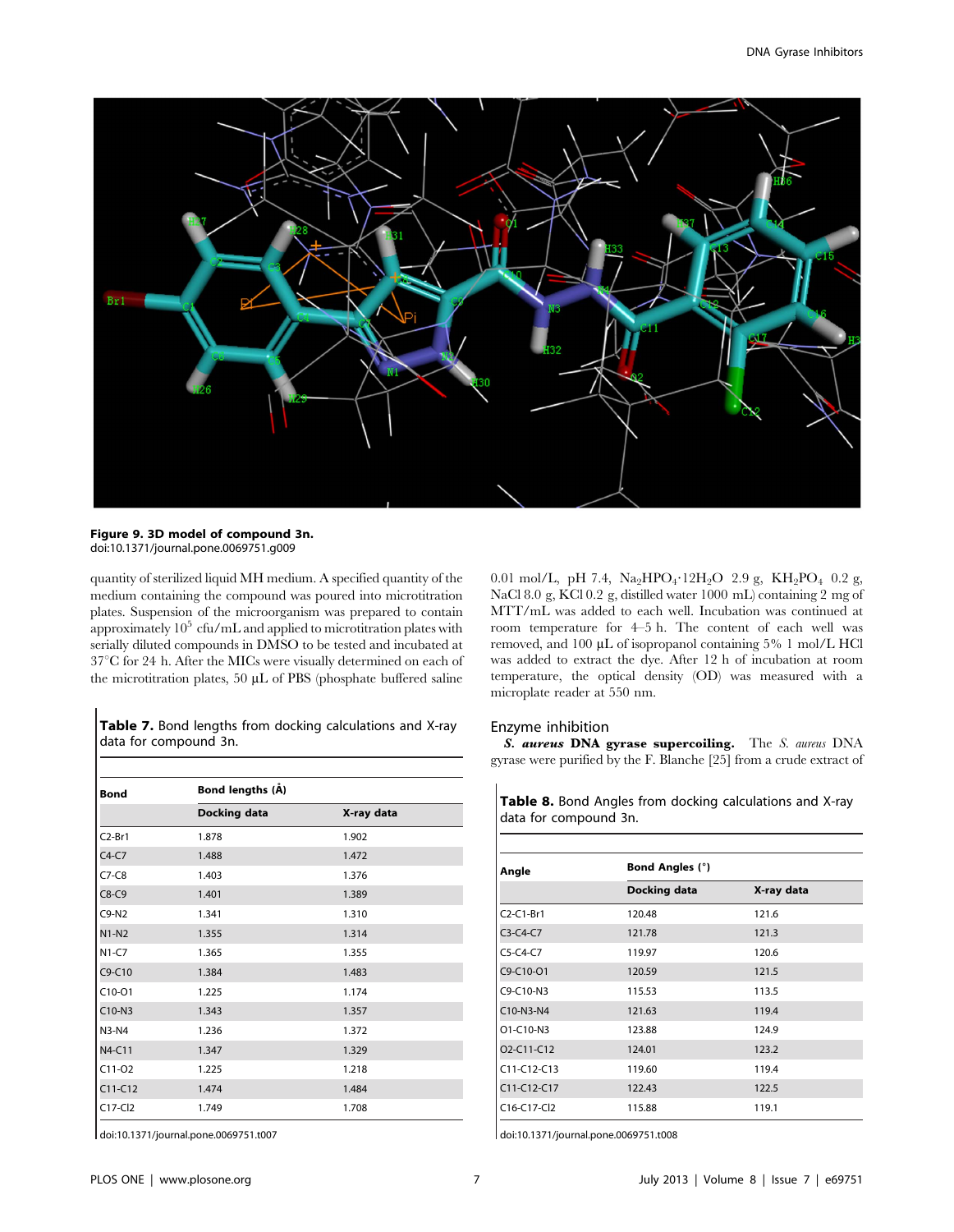S. aureus and cultivated with medium B, which was composed of 10 g of polypeptone, 2 g of yeast extract, 8 g of  $\text{Na}_2\text{HPO}_4$ , 2 g of  $KH_2PO_4$ , 1.2 g of  $(NH_4)_2SO_4$ , 0.2 g of  $MgSO_4$ , 4 g of glucose perliter of distilled water. Supercoiling and decatenation were performed according to F. B lanche [25].

**B. subtilis DNA gyrase supercoiling.** The B. subtilis DNA gyrase were purified by the methods of E. Orr. [26]: Cells were suspended in an equal volume of 25 mM HEPES-KOH (pH 8.0)- 100 mM KCl and stored frozen at  $-70^{\circ}$ C. The frozen cell suspension was thawed and diluted with an equal volume of 25 mM HEPES-KOH (pH 8.0)-0.4 M sucrose-20 mM magnesium acetate-1 mM dithiothreitol-5 mM PMSF. All operations were performed at  $0-4^{\circ}$ C. Lysozyme was added to a final concentration, and the mixture was incubated for 2.5 h. One-third volume of 2 M KCl-1.5% Brij was added, and the incubation was continued for 15 min. The lysate was then centrifuged for 90 min intirotor. The supernatant was adjusted to a KCl concentration of 0.2 M by dilution with 25 mM HEPES-KOH (pH 8.0)-1 mM dithiothreitol-1mMEDTA-0.5 mM pmsf-10% ethylene glycol and applied to a column. The column was washed with starting buffer and eluted successively with buffer containing 20 mM ATP-25 mM magnesium acetate-0.2 M KCI, buffer (2 M KCI), and 5 M urea in buffer (0.2 M KCl).Protein-containing fractions were dialyzed against buffer (0.05 MKCI). Supercoiling and decatenation were carried out by the F. Blanche [25] method.

## Experimental protocol of docking study

Automated docking studies were carried out using Discovery Studio (version 3.1) as implemented through the graphical user interface DS-CDocker protocol [27].

The three-dimensional structures of the aforementioned compounds were constructed using Chem. 3D ultra 11.0 software [Chemical Structure Drawing Standard; Cambridge Soft corporation, USA (2009)], then they were energetically minimized by using MOPAC with 100 iterations and minimum RMS gradient of 0.10. The Gasteiger-Hückel charges of ligands were assigned. The crystal structures of DNA gyrase (PDB code: 3G75) complex were retrieved from the RCSB Protein Data Bank (http://www.rcsb. org/pdb/home/home.do). For enzyme preparation, the hydrogen atoms were added with the pH of the protein in the range of 6.5– 8.5. CDOCKER is an implementation of a CHAR Mm based molecular docking tool using a rigid receptor. It includes the following steps:

- (1) A series of ligand conformations are generated using high temperature molecular dynamics with different random seeds.
- (2) Random orientations of the conformations are generated by translating the center of the ligand to a specified position within the receptor active site, and making a series of random rotations. A softened energy is calculated and the orientation is kept when it is less than a specified limit. This process repeats until either the desired number of low-energy orientations is obtained, or the test times of bad orientations reached the maximum number.

#### References

- 1. Hubschwerlen C, Pflieger P, Specklin JL, Gubernator K, Gmünder H, et al. (1992) Pyrimido [1,6-a] benzimidazoles: a new class of DNA gyrase inhibitors. J Med Chem 35: 1385–1392.
- 2. Gmünder H, KKuratli K, Keck W (1995) Effect of pyrimido [1,6-a] benzimidazoles, quinolones, and  $Ca^{2+}$  on the DNA gyrase-mediated cleavage reaction. Antimicrob Agents Chemother 39: 163–169.
- 3. Matjaz B, Andrej P, Miha R, Gregor A, Dusan T, et al (2012) Structure-Based Discovery of Substituted 4,5'-Bithiazoles as Novel DNA Gyrase Inhibitors. J Med Chem 55: 6413–6426.
- (3) Each orientation is subjected to simulated annealing molecular dynamics. The temperature is heated up to a high temperature then cooled to the target temperature. A final energy minimization of the ligand in the rigid receptor using non-softened potential is performed.
- (4) For each of the final pose, the CHARMm energy (interaction energy plus ligand strain) and the interaction energy alone are figured out. The poses are sorted according to CHARMm energy and the top scoring (most negative, thus favorable to binding) poses are retained. The whole DNA gyrase domain defined as a receptor and the site sphere was selected based on the ligand binding location of B-482, then the B-482 removed and the ligands prepared by us was placed during the molecular docking procedure. CHARMm was selected as the force field. The molecular docking was performed with a simulated annealing method. The heating steps were 2000 with 700 of heating target temperature. The cooling steps were 5000 with 300 cooling target temperature. Ten molecular docking poses saved for each ligand were ranked according to their dock score function. The pose with the highest -CDOCKER energy was chosen as the most suitable pose.

#### X-ray crystallography

Single crystal X-ray diffraction data was collected on a Bruker D-8 venture diffractometer at room temperature (293 K). The Xray generator was operated at 50 KV and 35 mA using Mo Ka radiation ( $\lambda$  = 0.71073 Å). The data was collected using SMART software package. The data were reduced by SAINT-PLUS, an empirical absorption correction was applied using the package SADABS and XPREP were used to determine the space group. The crystal structure was solved by direct methods using SIR92 and refined by full-matrix least-squares method using SHELXL97 [28,29]. All non-hydrogen atoms were refined anisotropic ally and hydrogen atoms have been refined in the riding mode on their carrier atoms wherever applicable.

#### Supporting Information

File S1 Experimental protocols, NMR data  $(^1H$  and  $^{13}$ C), Mass spectrometry data (MS and HRMS) and Melting points data of compounds. The connection between theoretical results from docking calculations and X-ray data for compound 3n (graph 1 and graph 2). Correlations among antibacterial, anti DNA gyrase and CDOCKER-ENERGY (graph 3 and graph 4). (DOC)

#### Author Contributions

Conceived and designed the experiments: JS PCL HLZ. Performed the experiments: JS RJY JM. Analyzed the data: JS PCL YY HLZ. Contributed reagents/materials/analysis tools: YY HLZ. Wrote the paper: JS HLZ.

- 4. Frédéric Collin, Shantanu K, Anthony M (2011) Exploiting bacterial DNA gyrase as a drug target: current state and perspectives. Appl Microbiol Biotechnol 92:479–497.
- 5. Taylor JA, Mitchenall LA, R ejzek M, Field RA, Maxwell A (2013) Application of a Novel Microtitre Plate-Based Assay for the Discovery of New Inhibitors of DNA Gyrase and DNA Topoisomerase VI. PLoS ONE 8(2): e58010.
- 6. Elaine FFC, Edilaine FB, Aline AO, Teodorico CR (2010) Molecular Modeling of Mycobacterium Tuberculosis DNA Gyrase and its Molecular Docking Study with Gatifloxacin Inhibitors. J Biomol Struct Dyn 27: 619–625.